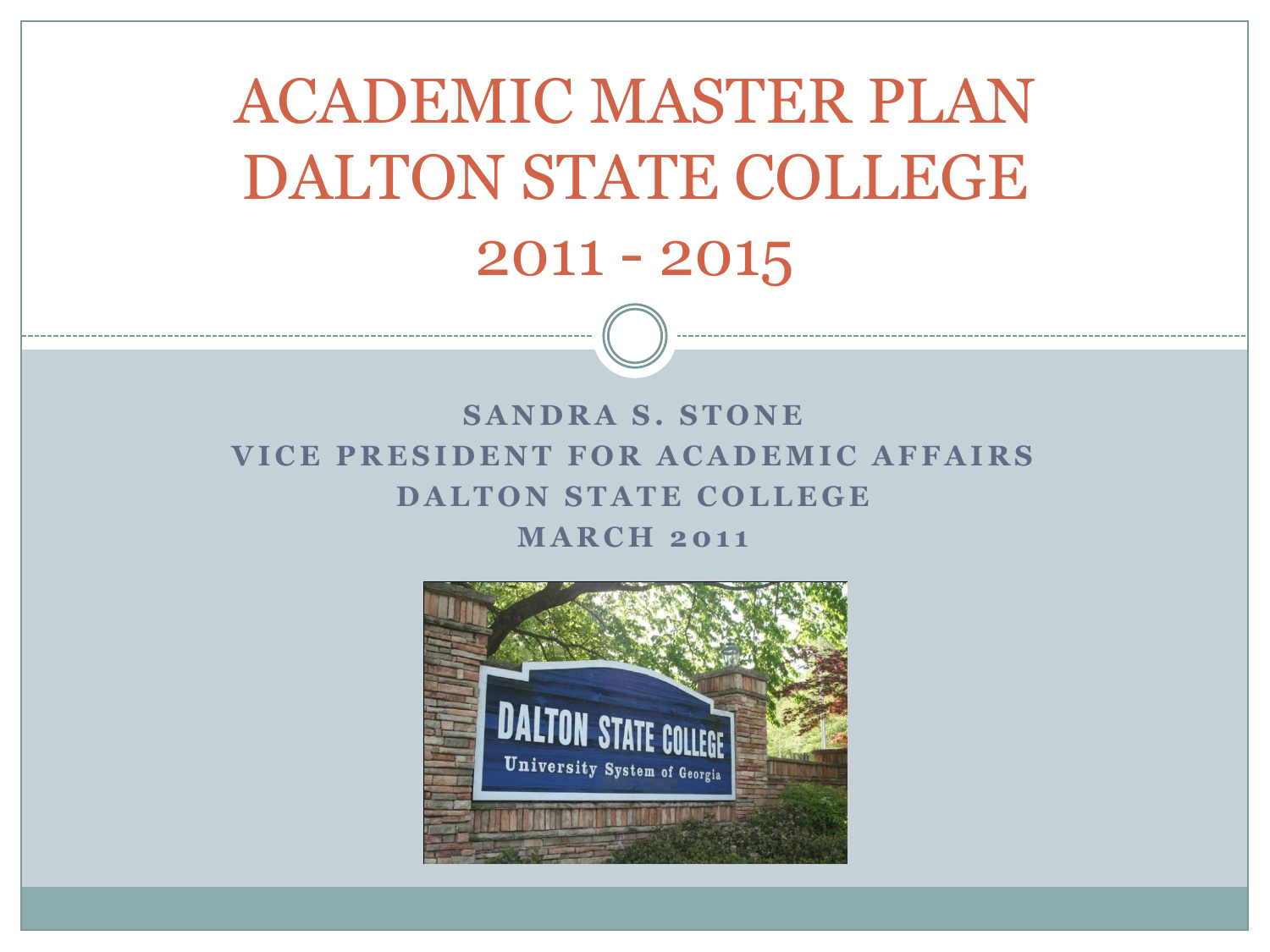### PLANNING PROCESS

- Meetings with the President, VPAA, faculty groups
- Meetings with business and community leaders
- Meetings and discussion through Archway Project
- Review of current program performance with deans
- Faculty discussions with and input from students
- Review of current and projected economic status of region and occupational outlook data
- Open meetings with faculty for discussion of drafts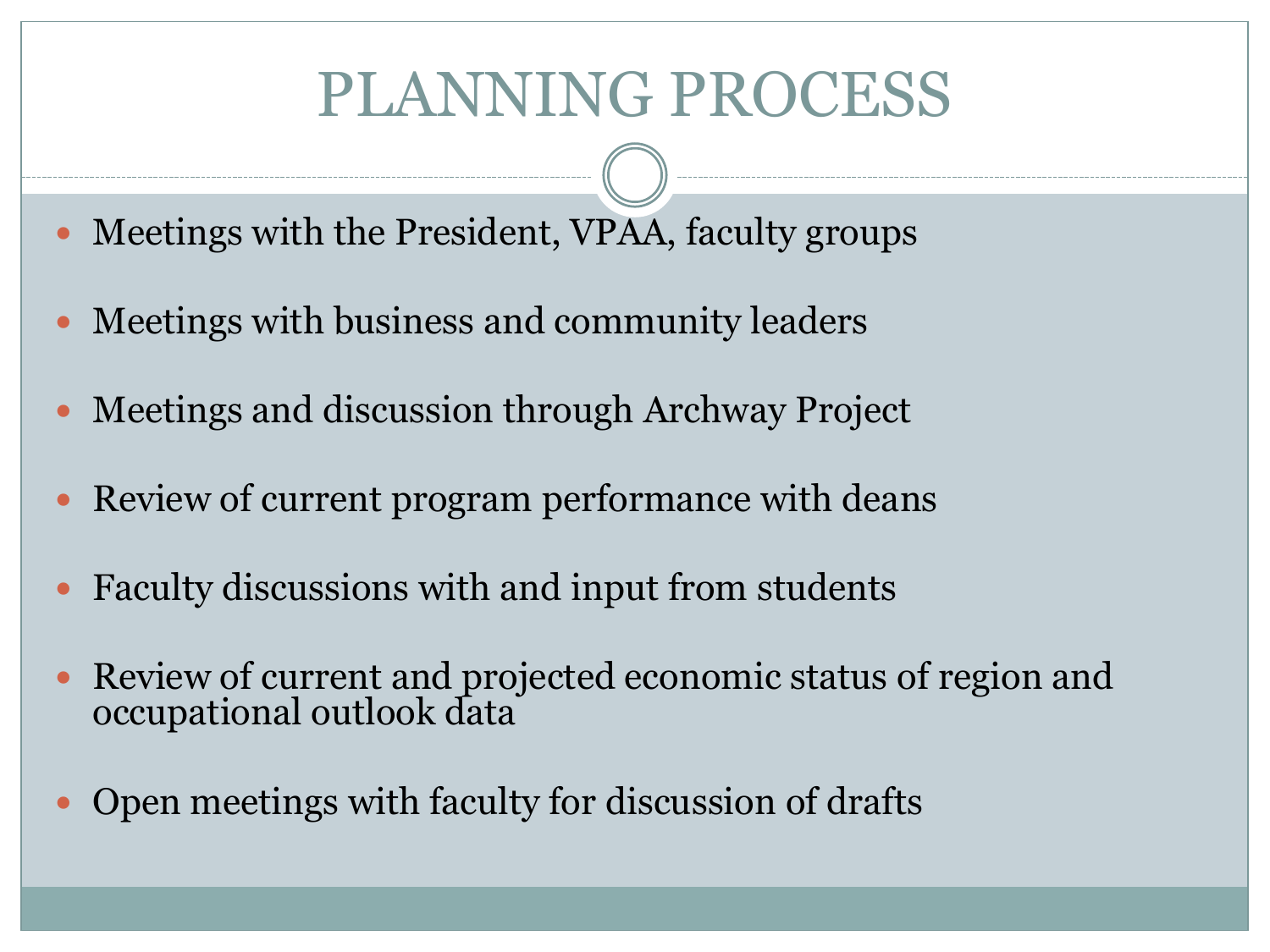- De-activate/terminate selected programs
- Revise selected programs
- Develop and implement new degree programs
- Engage in continuous assessment/comprehensive program review and make adjustments as needed based on program performance, regional economic development needs, community development needs, student interest, faculty expertise, and cost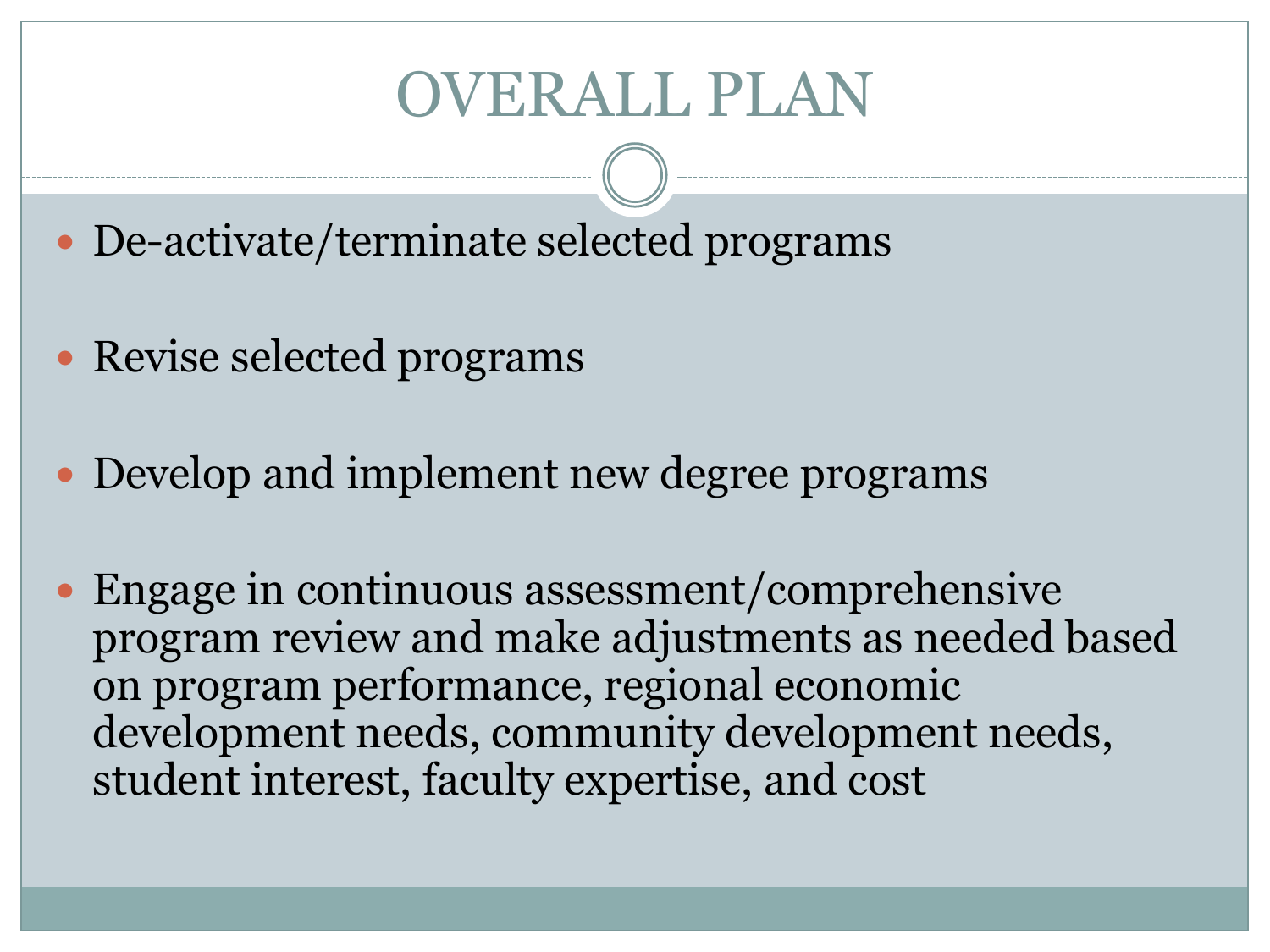• Programs must align with Board of Regents' Strategic Plan

- Goal 1: Renew excellence in undergraduate education to meet students' 21<sup>st</sup> Century educational needs.
- Goal 3: Increase the System's participation in research and economic development to the benefit of a global Georgia. Enhance and encourage the creation of new knowledge and basic research across all disciplines.
- Goal 4: Strengthen the USG's partnerships with the state's other education agencies.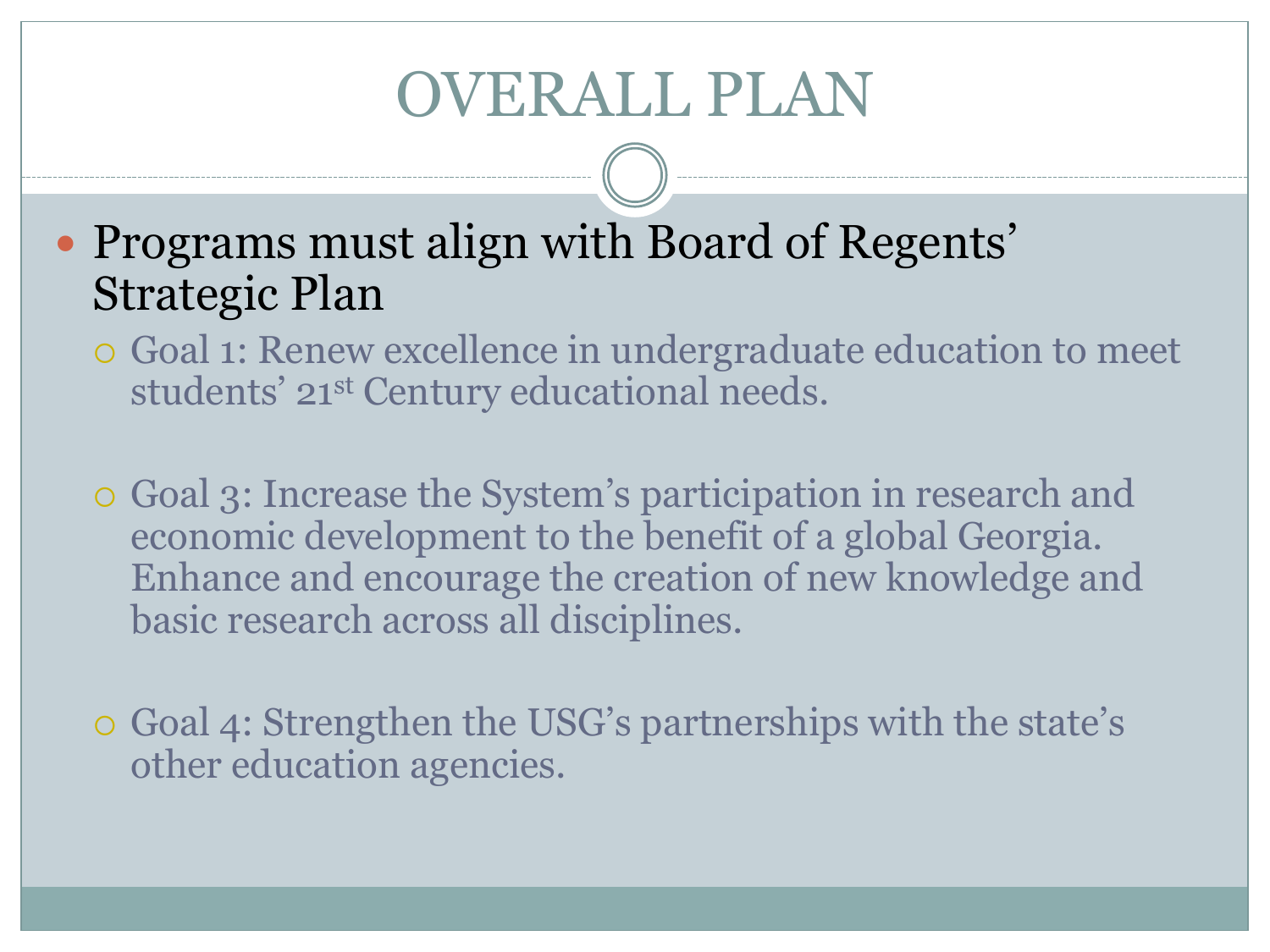• Programs must align with Dalton State College's Strategic Plan

- Goal 1: The College will promote multiculturalism and diversity in all aspects of its operations.
- Goal 3: The College will strengthen its ties with the community by promoting the arts and humanities, collaborating with area schools, fostering economic development, providing leadership and service, and offering recreational and entertainment opportunities for the general public.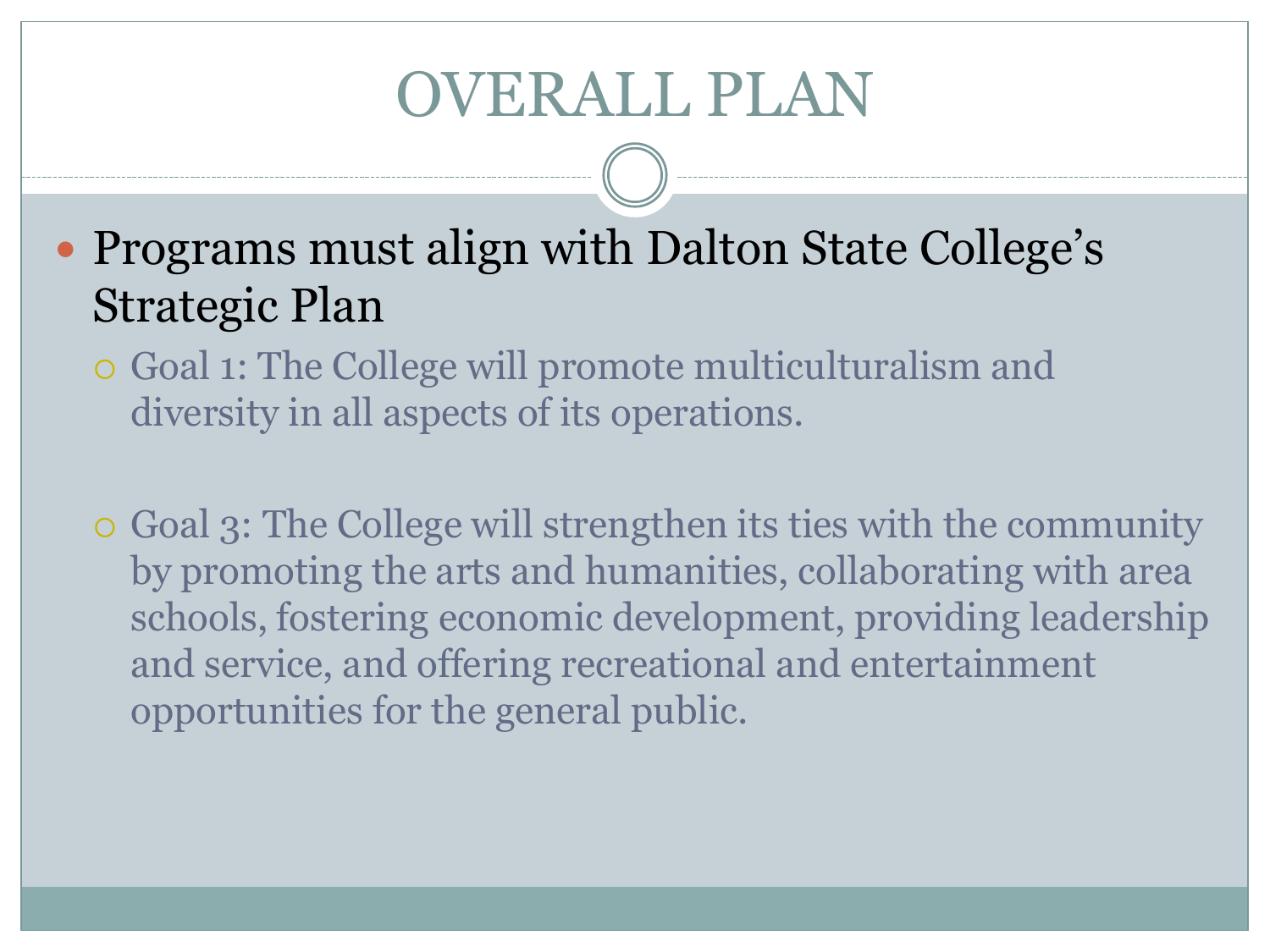- Align with Dalton State's Strategic Plan (con't):
	- Goal 4: The College will improve student learning and academic support to ensure student success, to improve retention, and to improve graduation rates.
	- Goal 5: The College will renew excellence in undergraduate education by improving teaching quality and by focusing on student achievement of essential learning outcomes for the 21st Century.

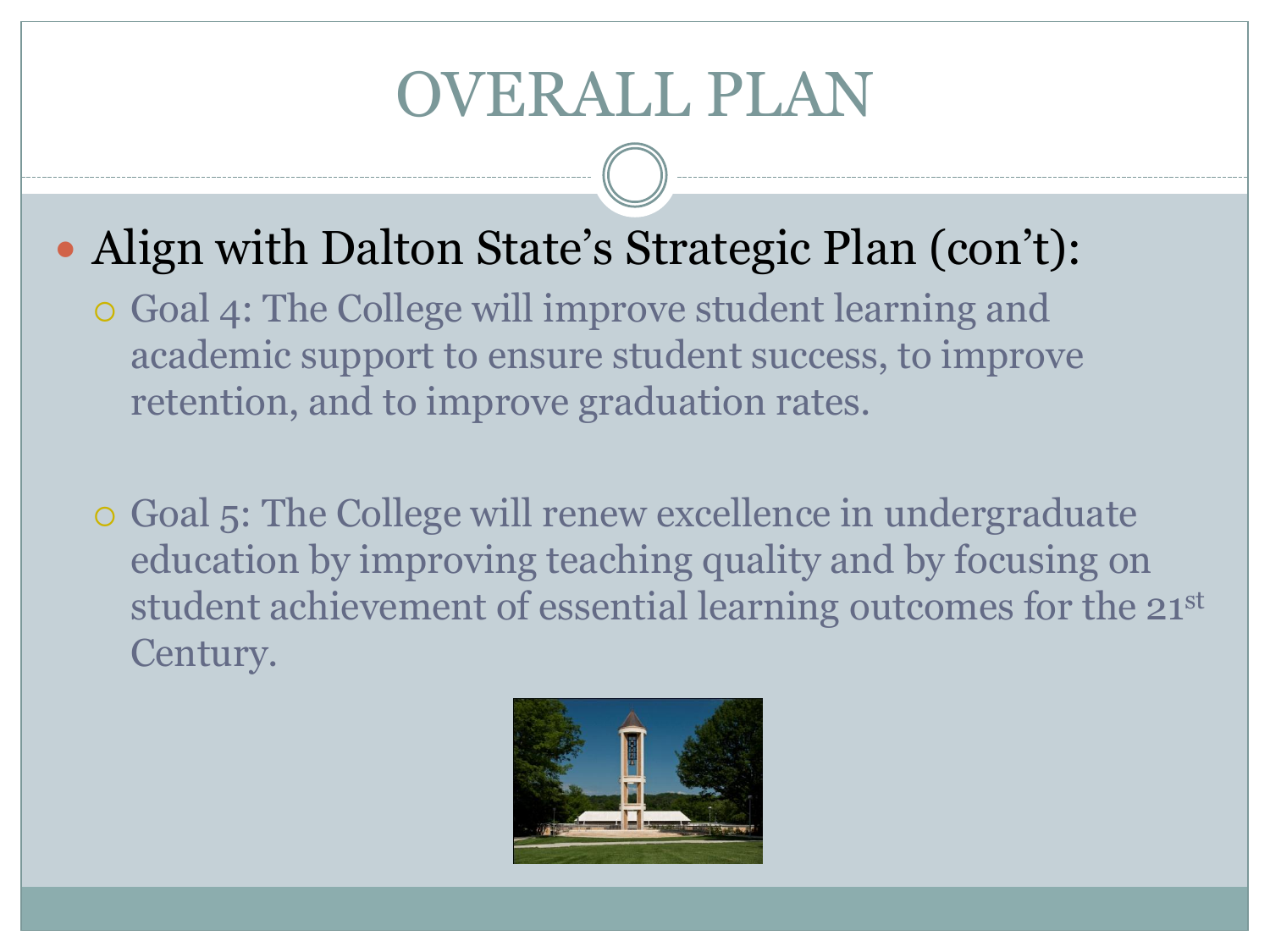• Align with Dalton State College's Mission:

 DSC is dedicated to providing broad access to quality higher education for the population of Northwest Georgia, thereby enhancing the region's economic vitality and quality of life. As an institution of the University System of Georgia, DSC offers targeted bachelor's degrees, a full range of associate's degrees and career certificate programs, and a wide variety of public service activities. The College's work is strengthened by partnerships between the College and Northwest Georgia businesses and industries, governments, and schools.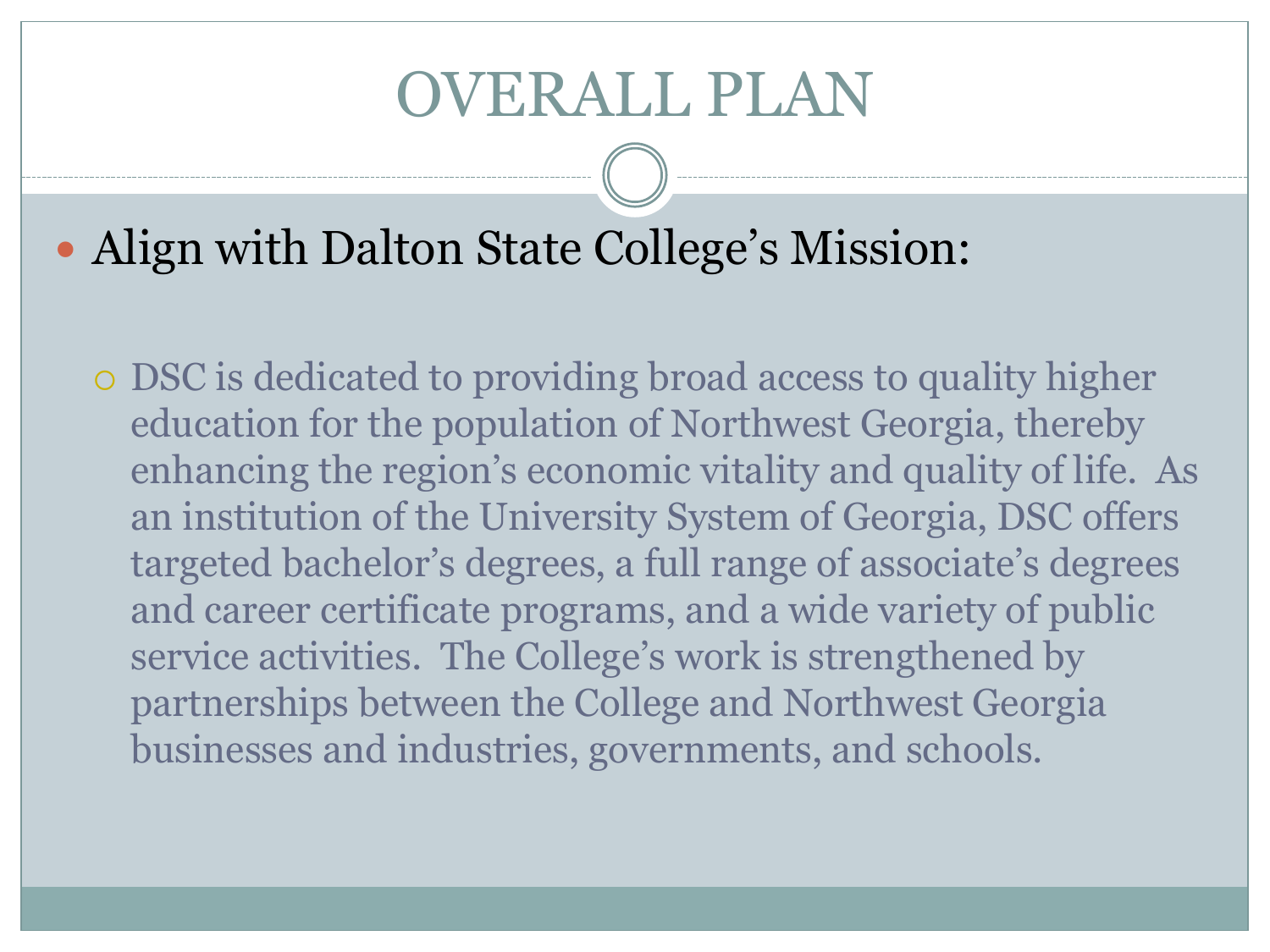# INITIAL DE-ACTIVATION

- AA Economics
- AA Philosophy
- AA Sociology
- AAS Co-op Associate Degrees with Coosa Valley and Appalachian Technical Colleges, as they no longer exist
- AAS Emergency Services Management
- AAS Marketing
- AAS Medical Transcription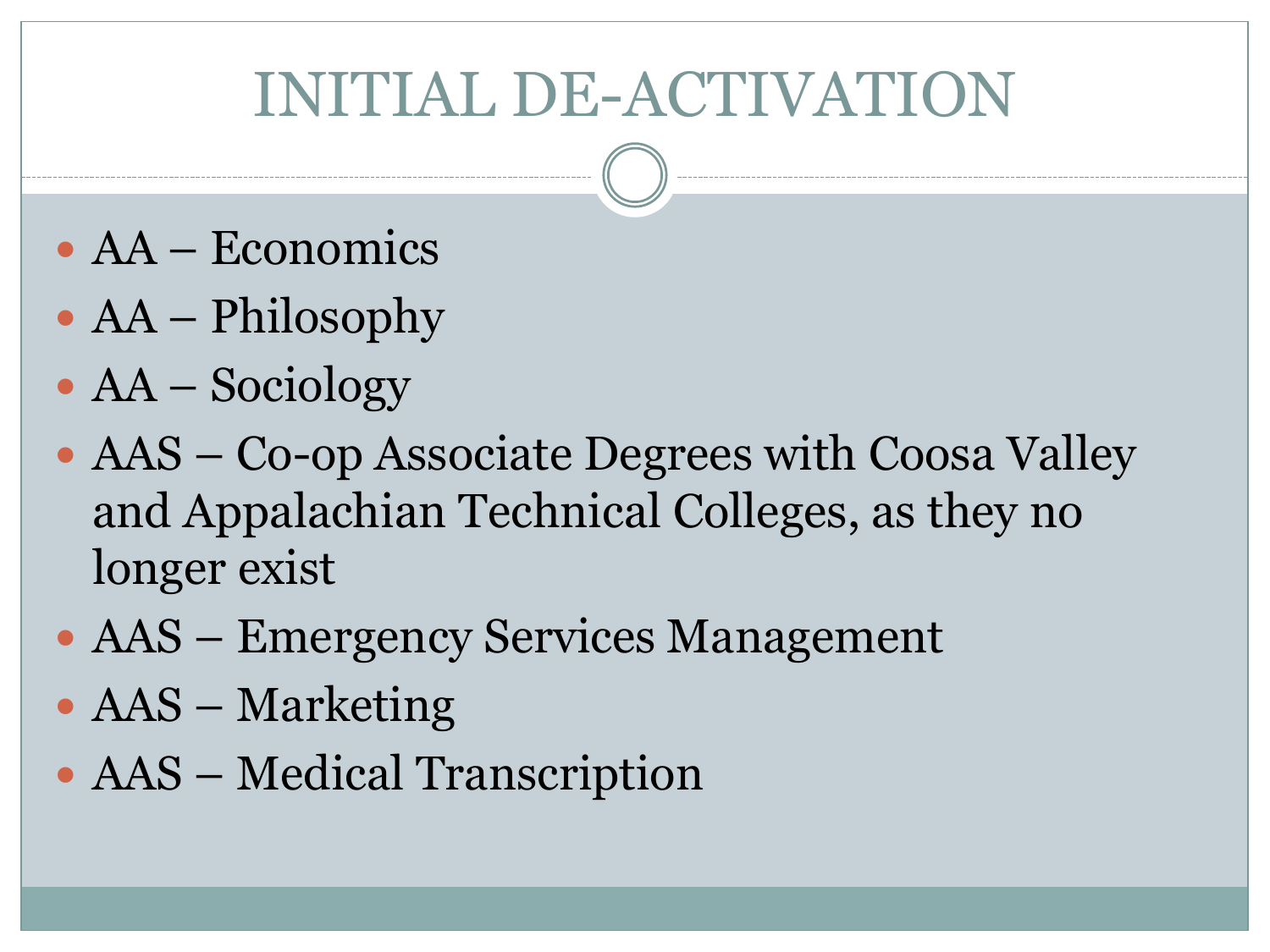# INITIAL PROGRAM REVISION

- Combine numerous pre-health programs into a single health occupations transfer preparation program
- Revise AAS in Industrial Electronics/Electronic Tech
- Revise AAS in Office and Business Technology
- Revise AAS in Technology, General
- Revise BAS in Operations Management
- Add Public History and Appalachian Studies concentrations to BA History program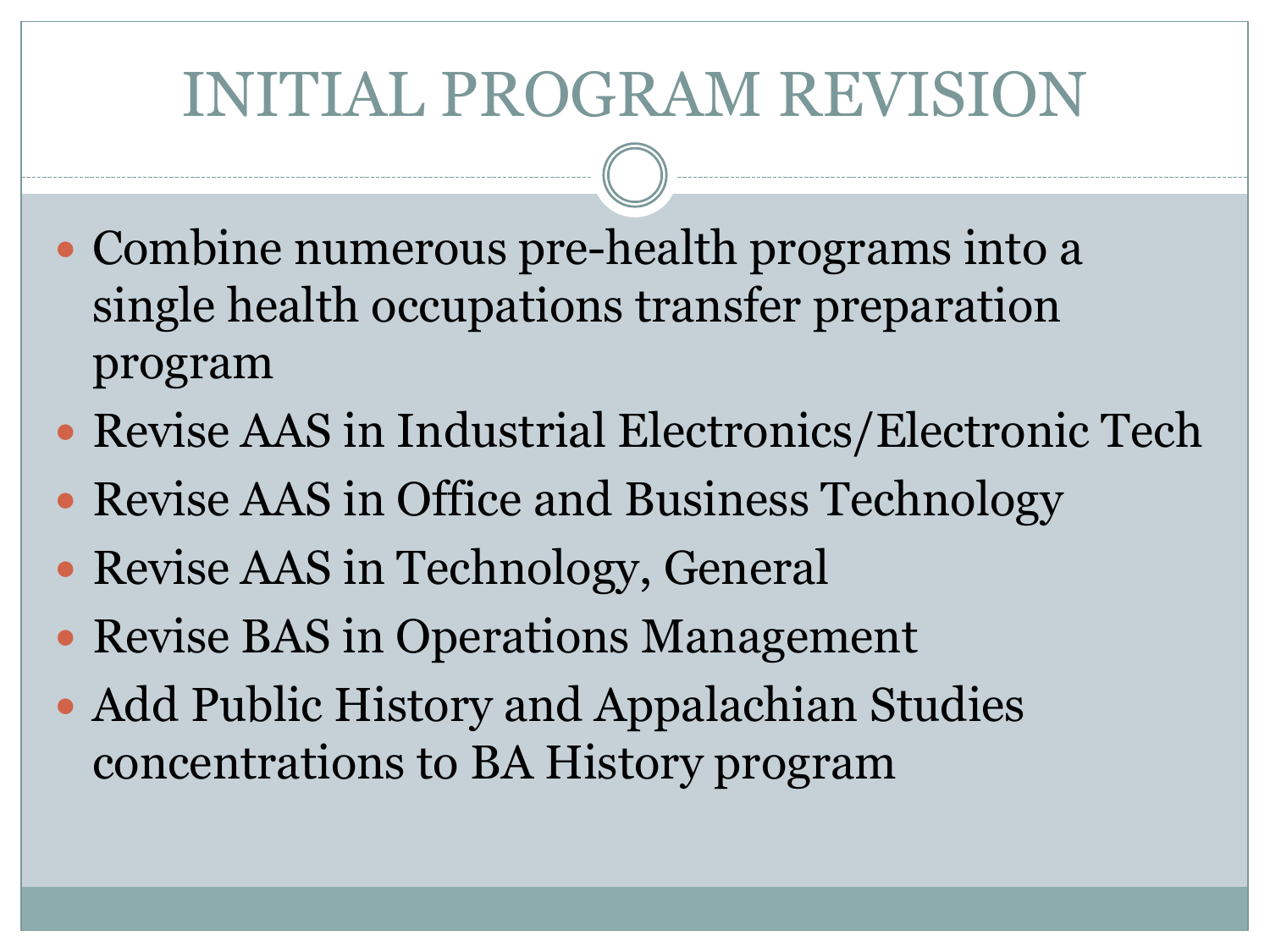#### · SPRING 2011

o RN to BSN in Nursing

#### SUMMER 2011

BA/BS in General Studies

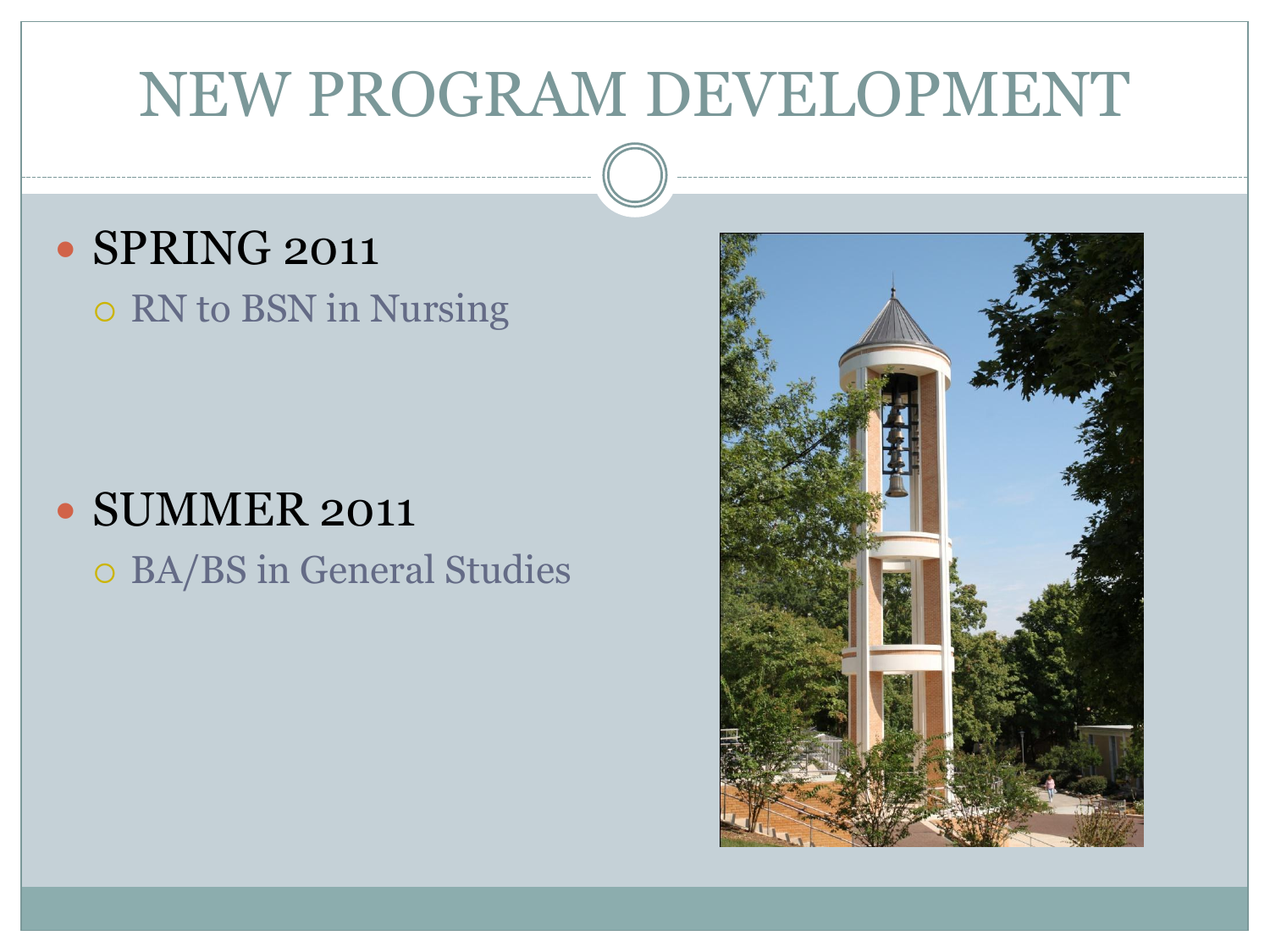#### • GROUP 1

- AA Music
- BA Communication
- BA Digital Design
- BA Psychology
- BBA Economics
- BS Environmental Science
- BS Forensic Science
- BS Health Informatics
- BS Information Technology (Networking/Security)
- BS Mechatronics
- BS Respiratory Therapy
- BSEd Middle Grades Education

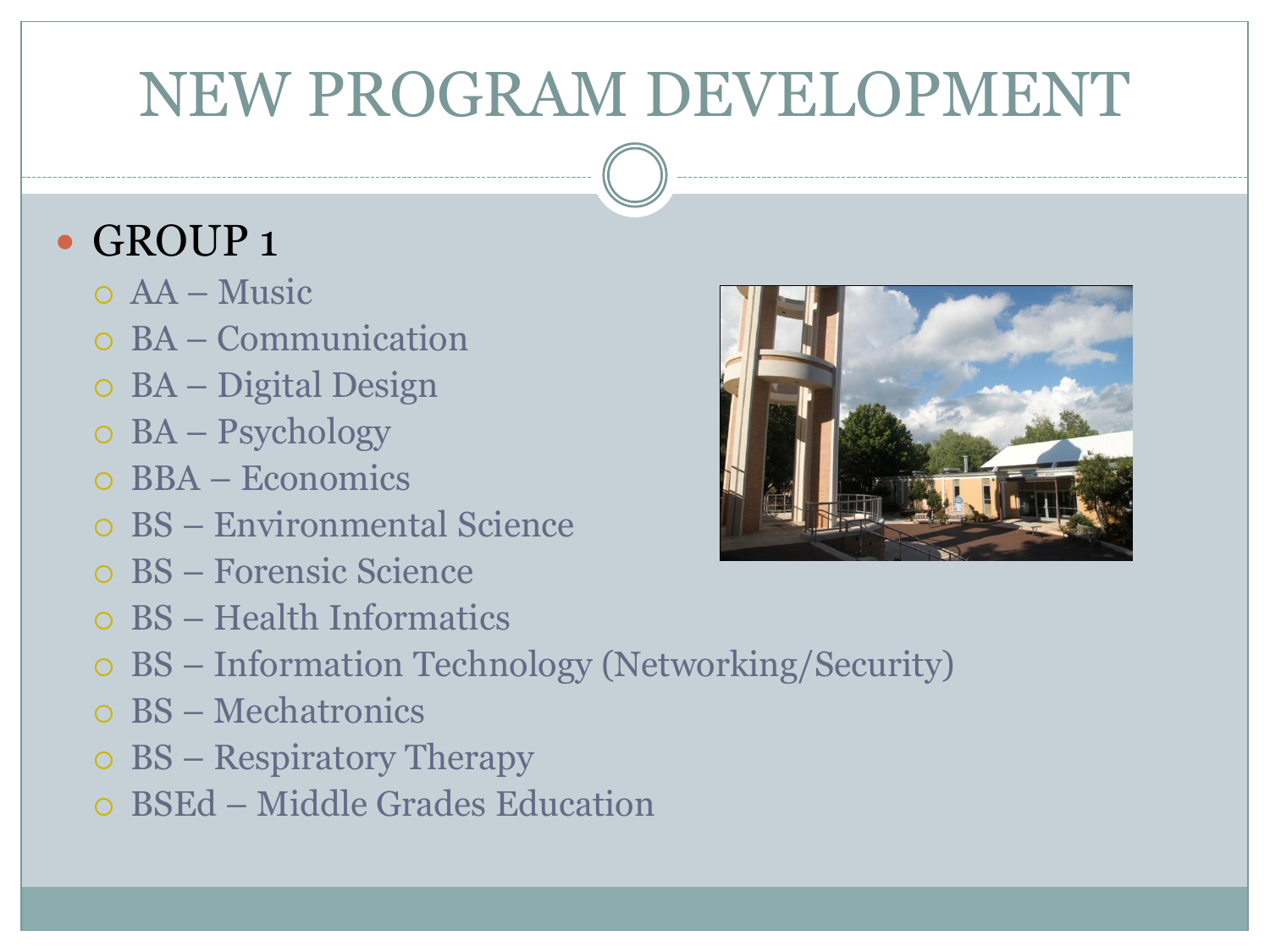- GROUP 2
	- $O<sub>A</sub>A Art$
	- AA Theatre
	- BA Character, Leadership and Ethics
	- BBA Finance
	- BBA International Trade
	- BS Public Administration
	- BS Sustainable Technology
	- BSEd Special Education

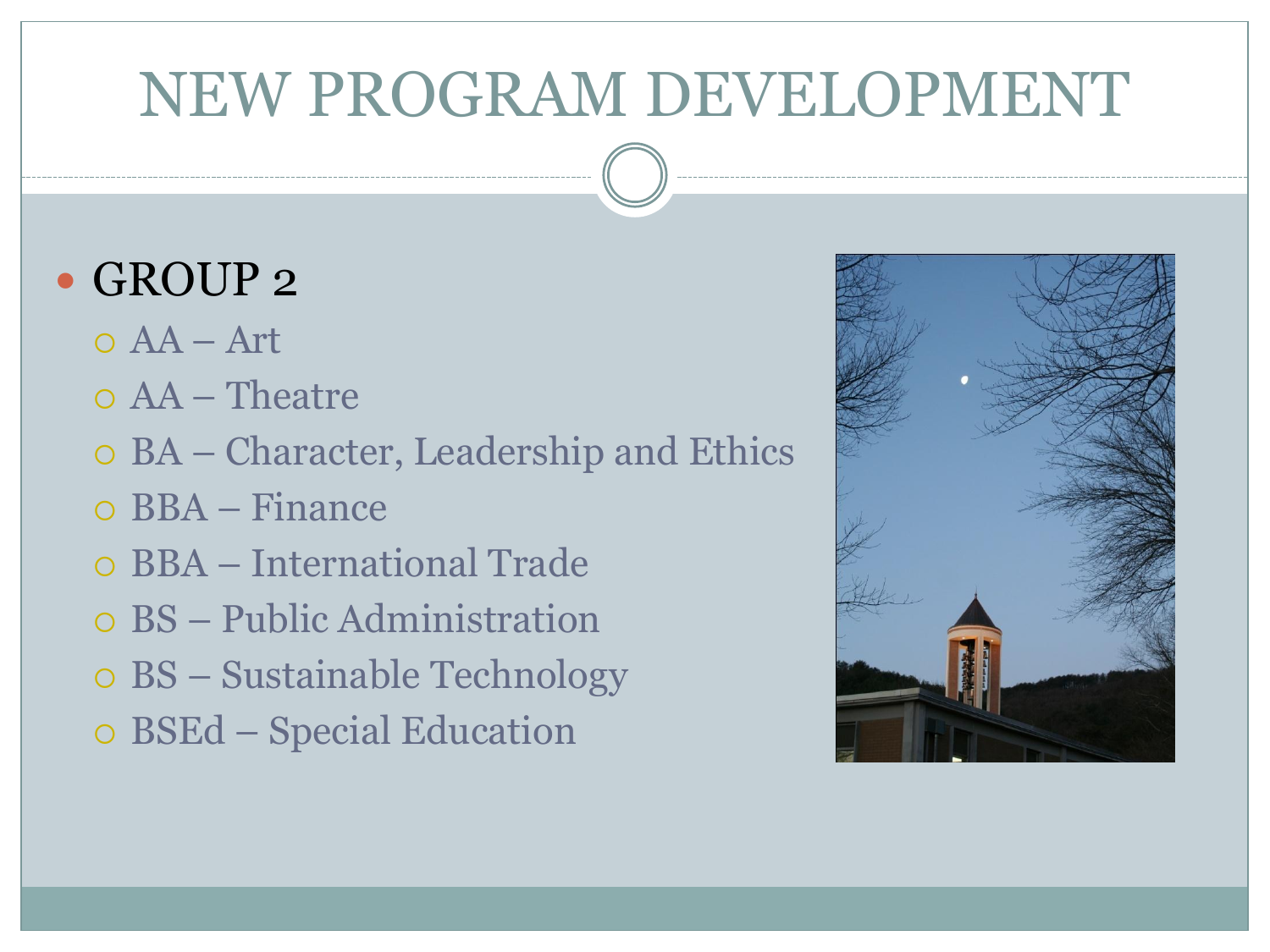#### • GROUP 3

- BA One area of the arts (Music, Art, Theatre)
- BS Computer Science
- BS Industrial Technology
- BS Physics
- BS Public Health
- BSEd Media

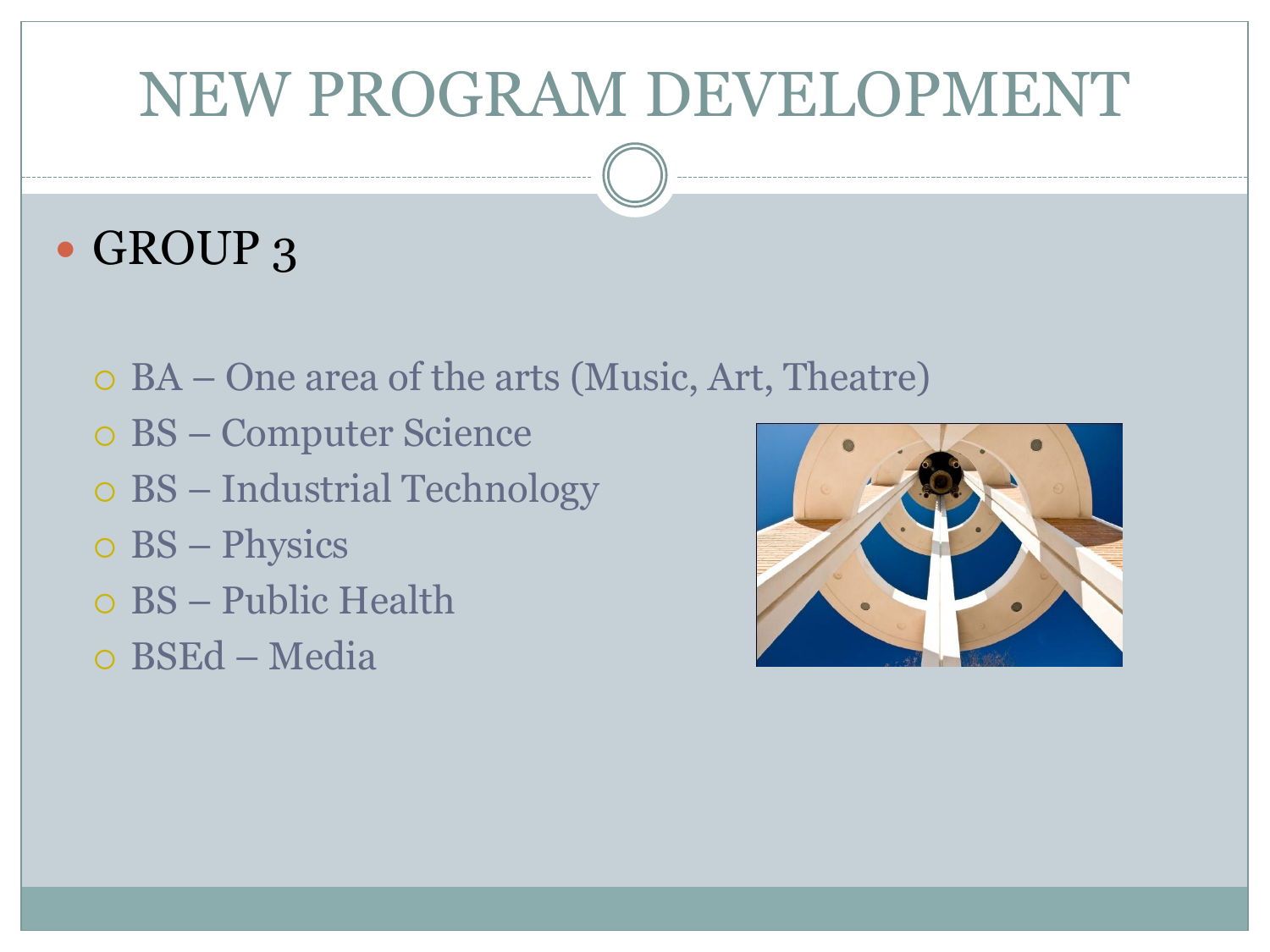# LONG-TERM ASPIRATIONAL GOAL

 Approval by the Board of Regents to offer selected masters' degrees

 MBA Business MED Education MPA Public Administration o MSN Nursing

MSW Social Work

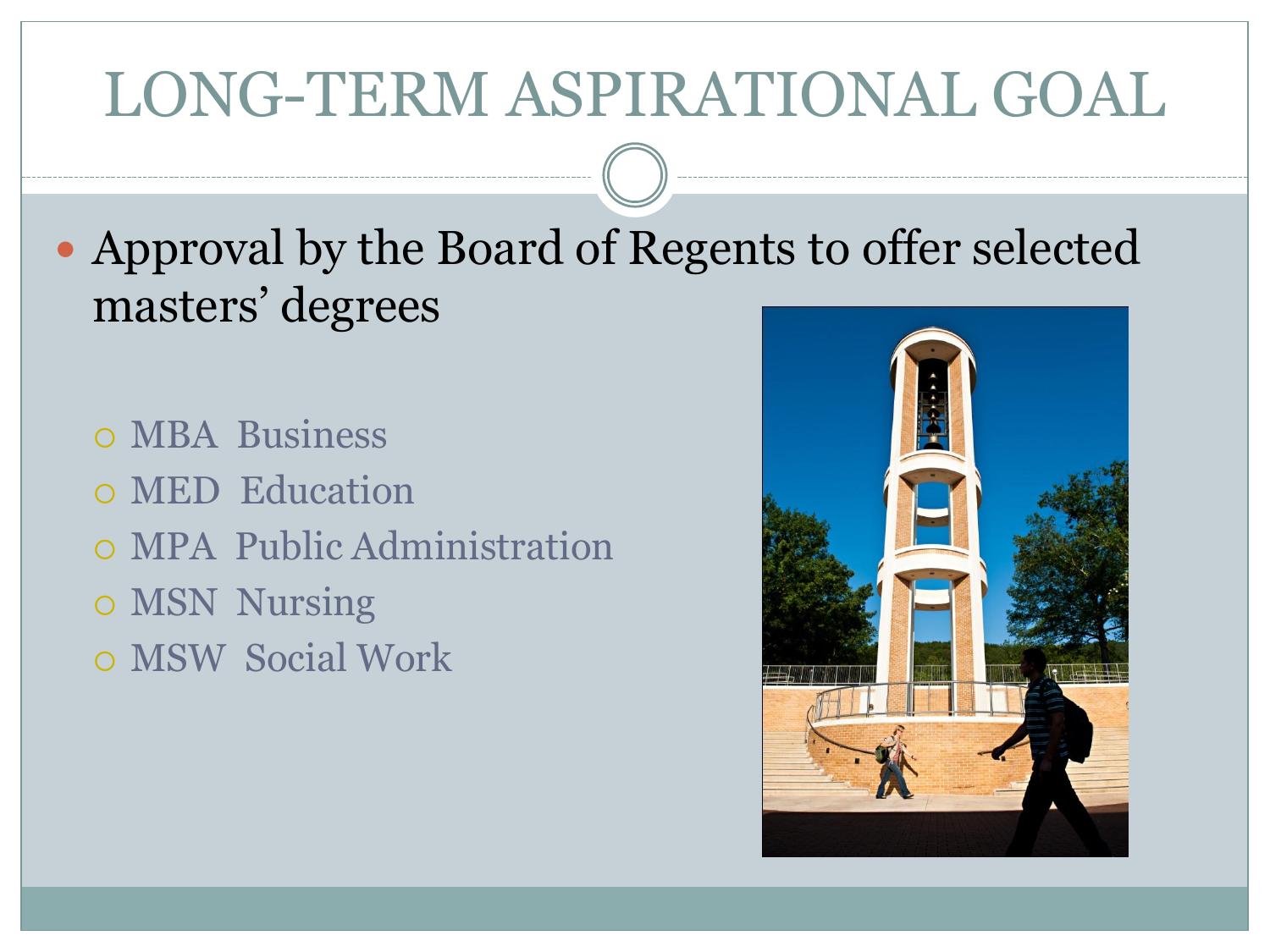#### • Office of Instructional Technology

- Training and tech support for faculty
- Implementation of new technology in the classroom

#### • Center for International Education

- Partnership agreements in place with Ghana, Taiwan, Belgium
- Partnership discussions in progress with Mexico, Puerto Rico
- Study abroad opportunities available through DSC and the USG

#### • eCore host site Summer 2011

Increasing hybrid and online course offerings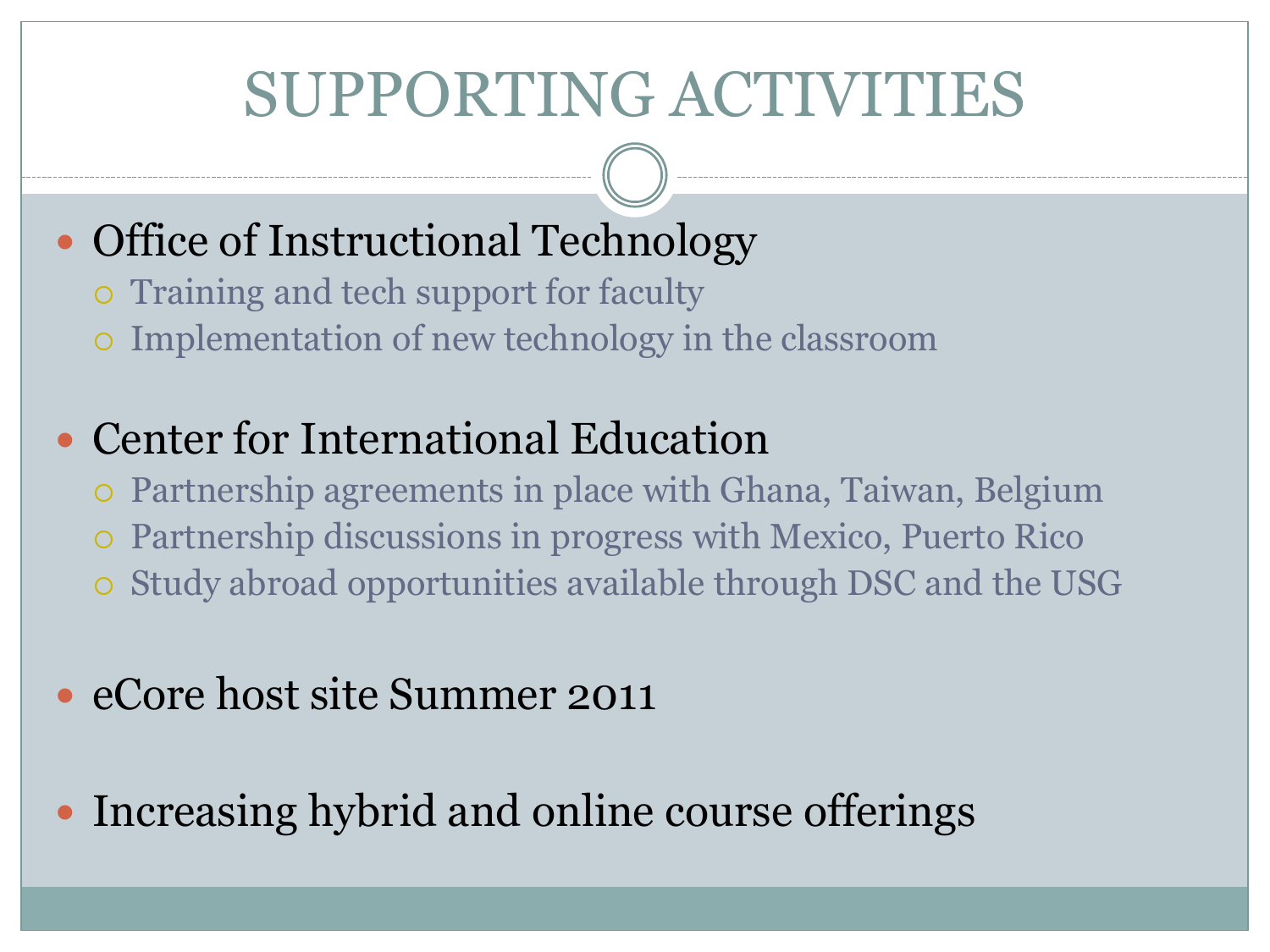#### • Center for Teaching and Learning

- Sponsors speakers, films, discussions on teaching/learning
- o Sponsors book club each semester
- Sponsors conference for scholarship of teaching

#### • Involvement with local high schools

- Addressing student requirements for learning support
- DSC has "Near Peer" grant to help with high school completion and transition to college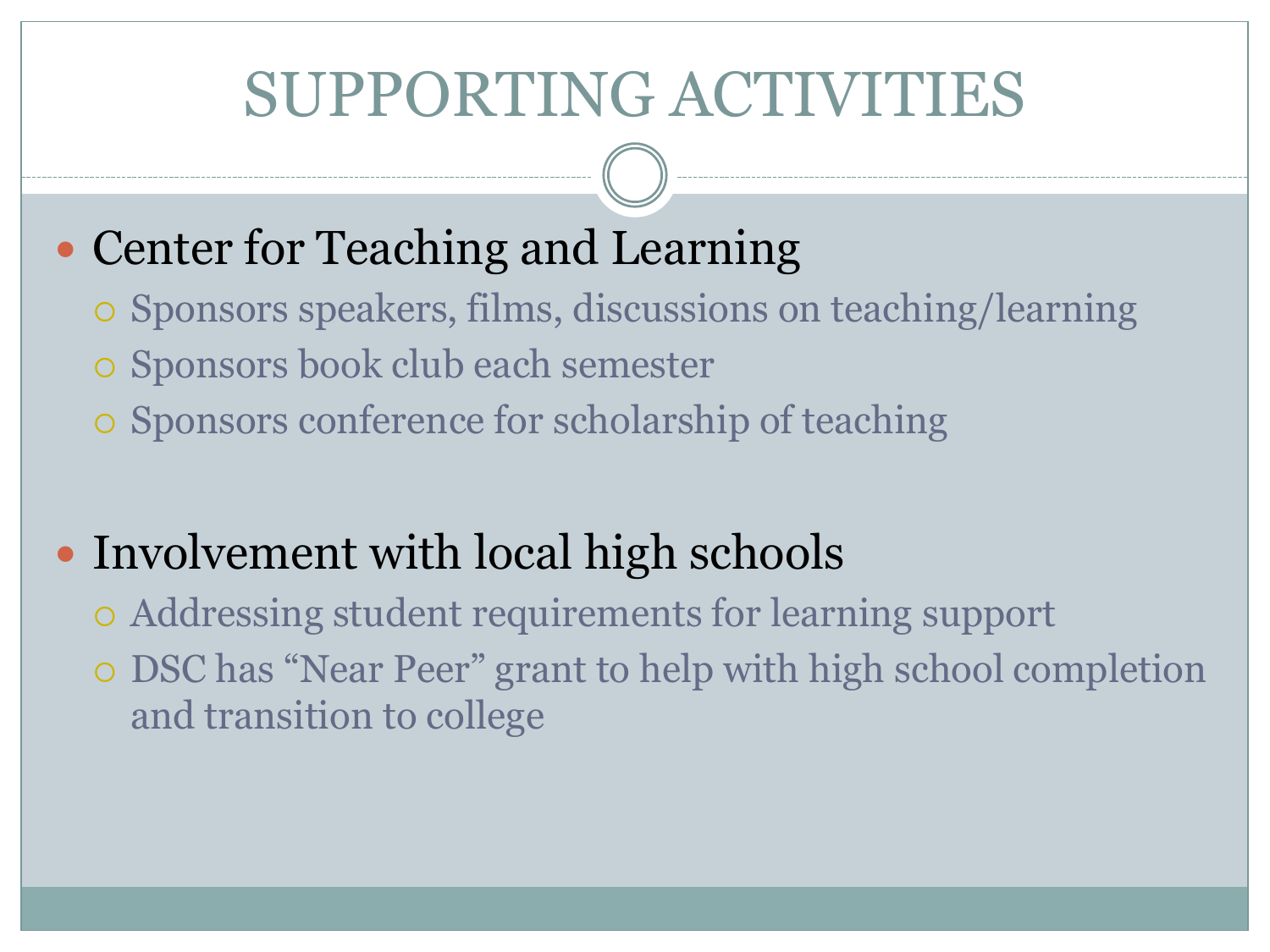- Developing articulation agreements
	- Georgia Northwestern Technical College
	- o Southern Polytechnic State University
	- o Cleveland State College
- Participating in AASCU's Red Balloon Project
	- Exploring re-design of courses
	- Exploring new technology

#### First Year Experience/Learning Communities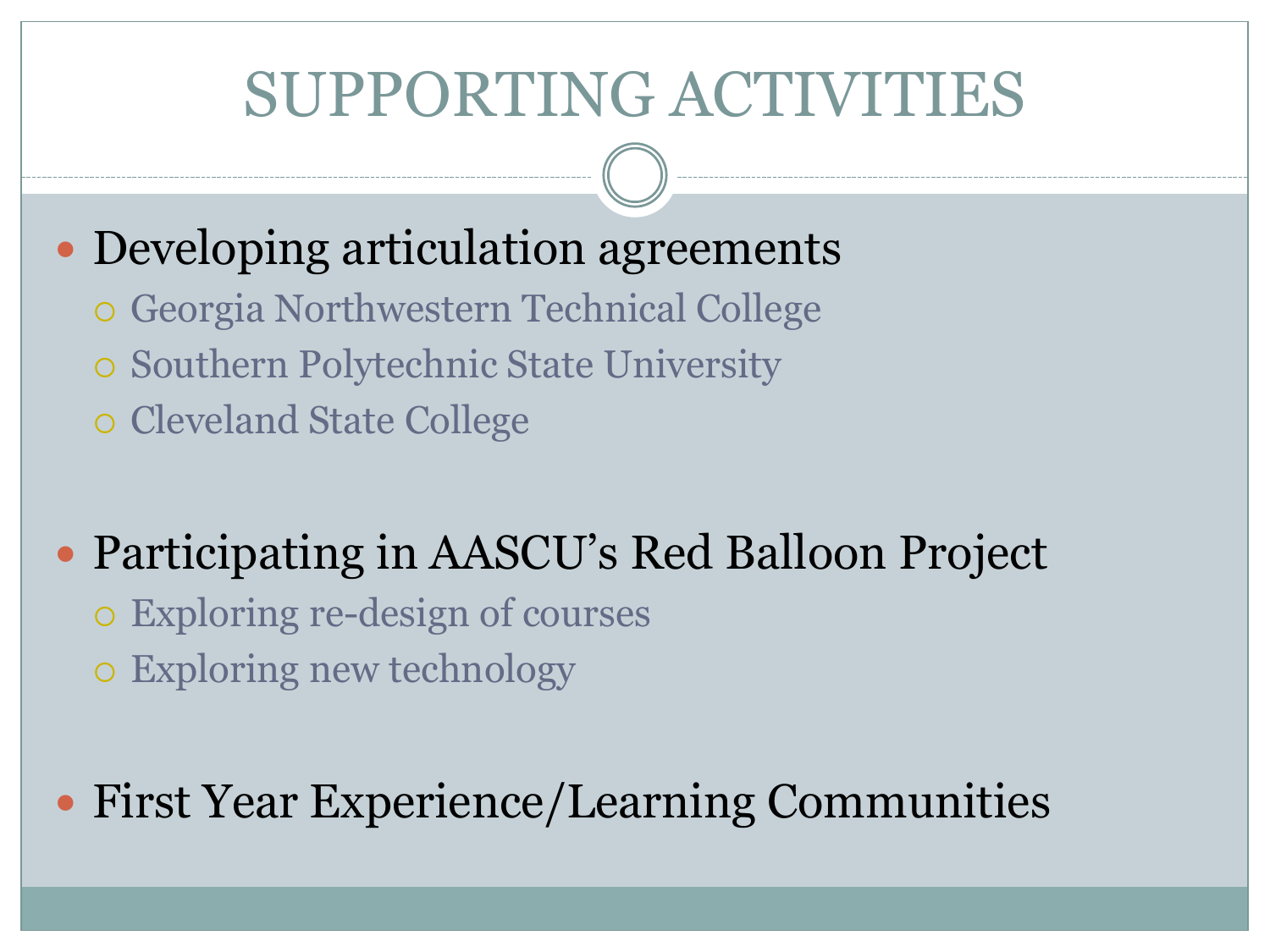#### Adult Learning Consortium

- 9 participating institutions in the USG
- Targeted marketing to adult students to complete degree
- Becoming "military friendly" institution
- Training 8 faculty in Prior Learning Assessment

#### Archway Project/Chamber of Commerce

- Education-focused working groups
- Exploring development of business incubator program

#### • Expansion of arts programming

Concert series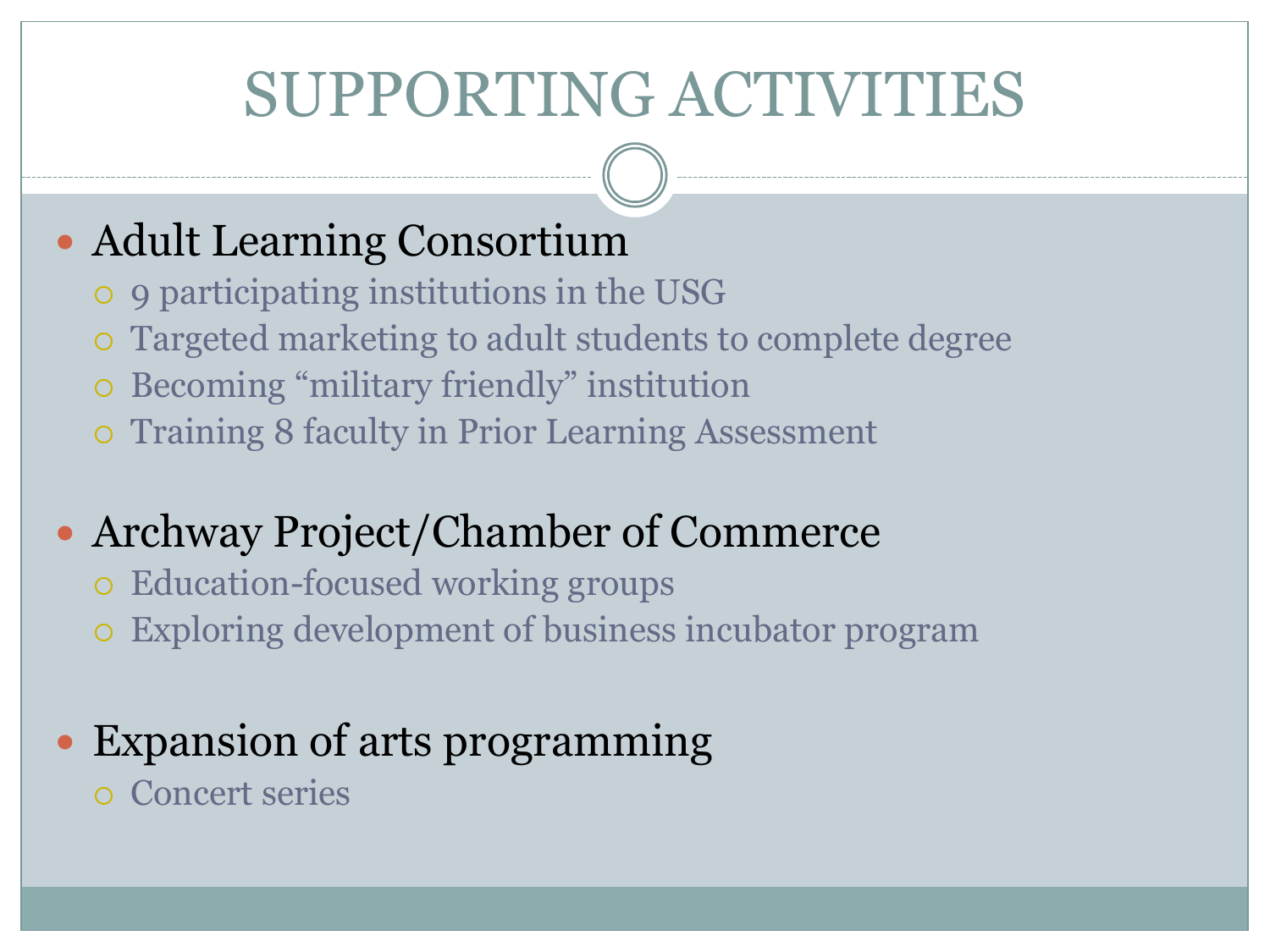#### ON-GOING ASSESSMENT

- Course assessment each semester
- Annual department/school reports
- 5-Year comprehensive program reviews
- Specialized and SACS accreditation reviews